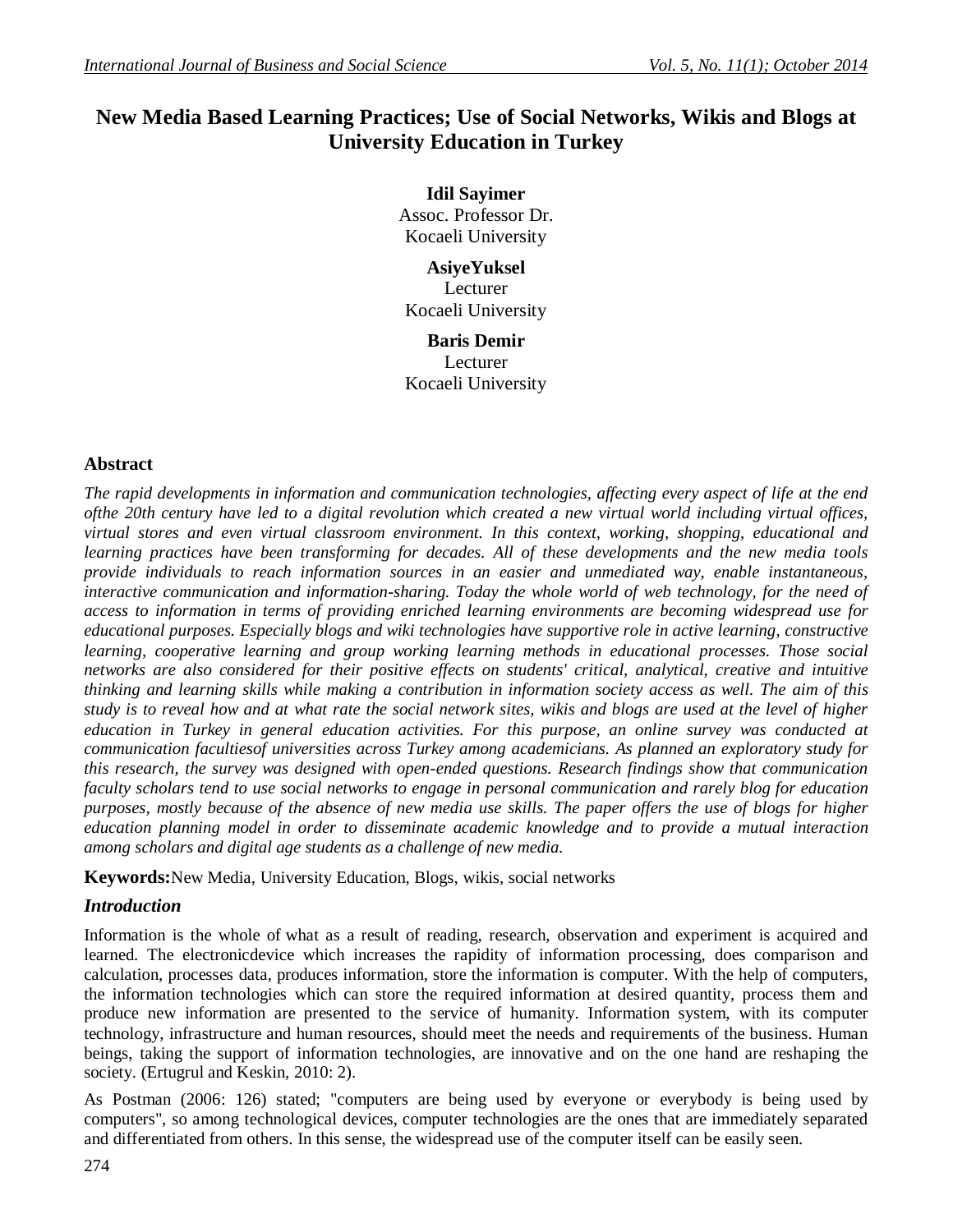In many other technologies, while people face with the consequences of technology, they can be involved personally on the results of computer technology. This is because while computer technology becomes the new basic dynamic of social functioning through interconnected networks, it is shifted effectively to new areas of use by users.

Being the most important extension and developer of computer technology, internet shows the feature of being the largest network that mankind has ever generated on earth. The interconnection of computers being far away from each other for miles through internet, has led the concept of globalization to become widespread and to be felt in households. According to Mattelart (2001: 9) through expanding the space of circulation of individuals gradually like other means of communication, the internet and computer technologies have accelerated the participation of individual communities to larger totalities; changed the material, intellectual and mental boundaries constantly. The interactive nature of internet technology becomes dissimilar to other types of communication through offering the individuals of information society the opportunity to interact during the process of communication.

Castells (2005: 124) suggests that this transformation rising globally with the development of information and communication technologies forms the "Network Society". Castells' definition of Network Society highlighting the information is a structure of a new social organization which is driven by information technologies, formed in information networks and spread to all spheres. This structure has affected the production, consumption and power relations as well as having formed an interaction shaped through culture among people. Inaddition to these, the structure of the network society constitutes new communication structures through interpersonal social relationships.

Developing computers, the internet and mobile technologies have led to the emergence of new media platforms having the feature of transactionality in a non-spatial and time-independent way. The social dimension of new media comprises the user generated content and the social media sites formed by the content's getting into circulation in the network that connects users to each other.

Mayfield (2009), divided the types of social media into 6 which are social networks, blogs, wikis, podcasts, forums, content communities, and microblogs. Websites which will be shown as examples such as Facebook, Twitter, MySpace, Wikipedia, Apple iTunes, YouTube to social networks, allow individuals to communicate with their friends and share content through personal websites.

According to Mayfield (2009), features of being a human are closely related to social media. With the development of technologies, the decrease of costs and the simplification of the use in this field such as the fall of digital cameras, increase of access to high-speed internet; people have had the chance to spread their videos, thoughts, photographs, statements through creating their own content. Thanks to these features, social media sites have spread over the whole globe within a very short time.Social network media provide new opportunities for personal expression, creating communities of interest, collaboration and sharing.

Beryl and Michael (2010: 33-48) argue that there are differences between social networking sites and social media sites. While Facebook, Myspace, LinkedIn and other similar social networking sites draw people of common interest together; YouTube, Flickr, Twitter and other social media sites are used to share user-generated content.Facebook is an online social network software allowing its users to connect with other users via private or public writings at different permission levels, join groups and share resources within the networks created by users. Similar to other online social networking sites (Friendster, MySpace, etc.), the users introduce themselves in an online profile, they make friends, and they can inform or comment on other people's profiles or social contents (Peluchette et al. 2010).

The rapid development of internet technologies has commenced tendency to computer-aided education processes. The utilization of computer and internet at student-centered environments supports the process of learning and offers new opportunities to the student and instructor in providing the social interaction. In Towson University, Haverback (2009: 34) has used her Facebook group named "The Women of 324 Reading Methods" so as to meet teacher candidates in reading lesson. This group has served as a platform in which papers are discussed, questions are asked, opinions are criticized, information is sent and opinions are supported. In addition, the researcher has suggested forming book clubs to support their students' reading, organizing book discussions and using social networks to share the readings. Blogs are one of the software technologies that allow individuals to create virtual learning communities.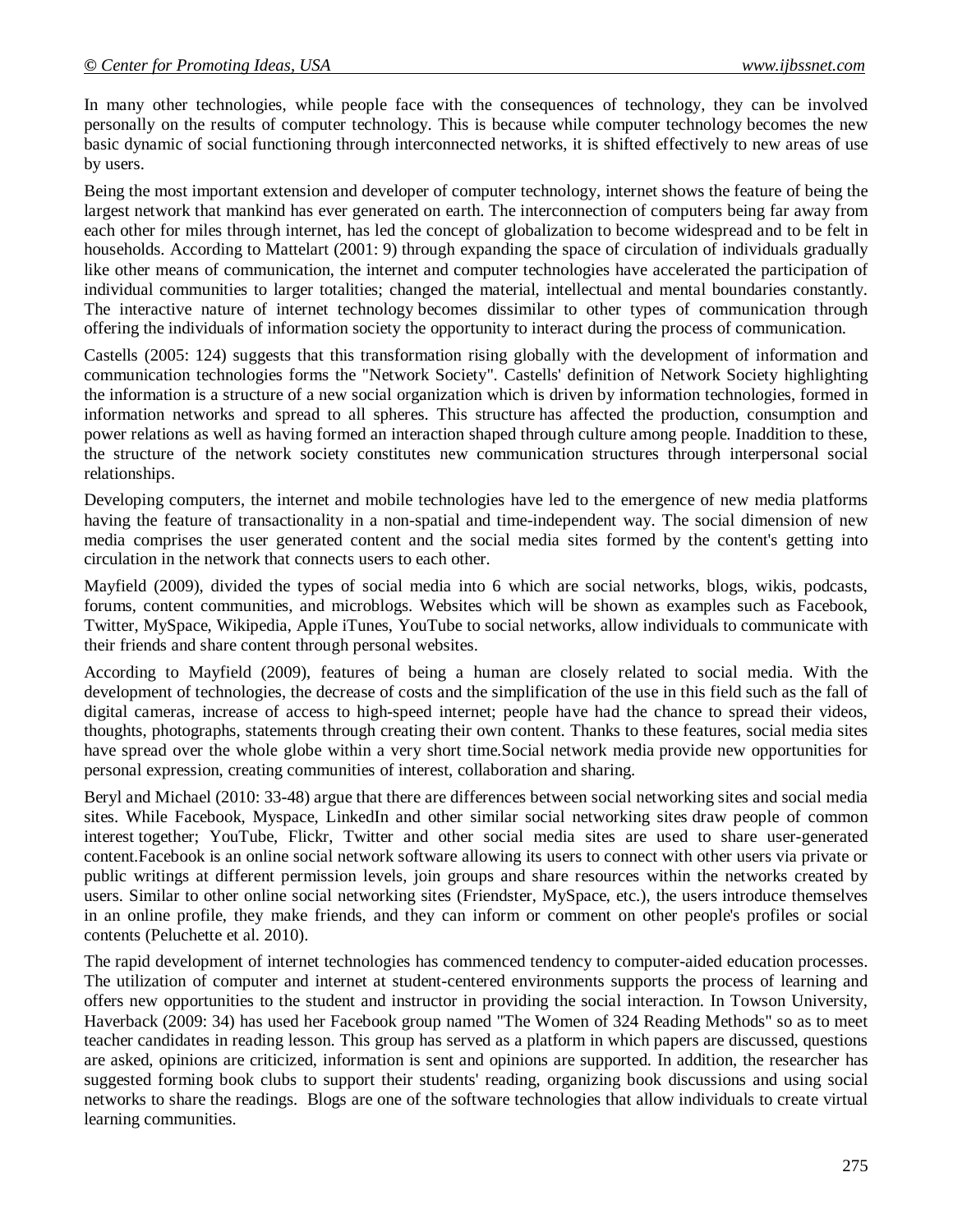Blogs, when used for educational purposes, with its features of interactivity and socialization-supporting, offer a flexible environment where users can work independent of time and space (Cuhadar, 2008).

The subject of this study based on the aforementioned developments, is to reveal to what extent the new media environments in general, particularly social network, blogs and wikis, are included in the education and training processes among the academic staff at faculties of communication in Turkey. The academic staffhas been reached through online surveys prepared for this purpose; their opinions have been taken and their usage experience of blogs, wikis and social network have been interpreted in the context of their approach to new communication technologies.

#### *Social Networks, Blogs and Wikis for Educational Use*

In recent years, it has been seen that the use of social networks for educational purposes is the subject of academic research. Murat and Mubin (2012) have stated with an educational perspective in their research that the participation to online social networks whose users consist mostly of university students offers learning experience for students due to the fact that the university itself is an environment in which people interact with each other in an academic context.

Social networks provide many benefits also for academics. It is seen that social networks have gained an important place in education planning with flexible and user-friendly features and that they are being used more widely and effectively all over the world. By easily following the steps shown, students and researchers that can create a community communicate and share with each other build more efficient processes aimed at education through using the opportunities offered by new media.

The efficient use of this ever-increasing popularity of social networking sites with different objectives in the educational process is of great importance. It can be stated that the access to content with internet in a traditional way and the way it is used will provide individuals', especially adolescents' and young adults' moving the social network to more cooperative environments so as to share information and the implementation of social network in educational environments that will allow for a more effective communication between instructors and students and besides, will increase the opportunities of instructors' to know their students better . (Mazman, 2009: 230).

Today, social networks used especially widely by the younger generation, are also useful tools for the process of communication between students and lecturers. So as to diversify learning tools, develop learning activities, take advantage of the opportunities offered by social networking, the requirement to keep pace with using social networks for the teaching staff and students has arisen. Tiryakioglu and Erzurum (2011: 1031) have stated that the lecturers will communicate with their students, be informed about their problems and get the opportunity to submit materials related to the course via social networks and this situation may improve communication.

Mazman's research (2009: 231) reveals that these tools regarded as new internet technology trend in recent years have the potential to further development of teaching and learning environments in higher education. Kayra and Cakir (2010: 48) suggest that social networks support active learning, allow for school-student interaction and student-student interaction and also they state that the student's satisfaction increases with the use of social networks in the classes; their writing skills improve; social networks provide an informal learning environment for everyone. According to the constructivist approach, learning is shaped by the students, and even course materials are developed by the students. In this context, suggesting Facebook as an effective learning environment is possible.

Tiryakioglu and Erzurum (2011: 1035) indicate that a social network has been established in order for lecturers to share their opinions and ideas related to courses with other lecturers.This network will play a role in strengthening the student-teacher communication as well as allowing members to be aware of each other's studies. Thus, in a sense, a social network for educational purposes will be established.

Suraya and his colleagues (2011) suggest that through the use of social media technology, students will have a public space where they will easily be able to follow the works/studies of others, can download these studies/works or publish their ideas. It is possible for students to share information and improve learning process through using online technologies even outside of in-class environments where they find the opportunity to share their files in video sharing sites such as Flickr, Youtube and Slideshare. Social networks, in the context of the partners of the process of higher education, have the potential to contribute to enrich their teaching and learning experience.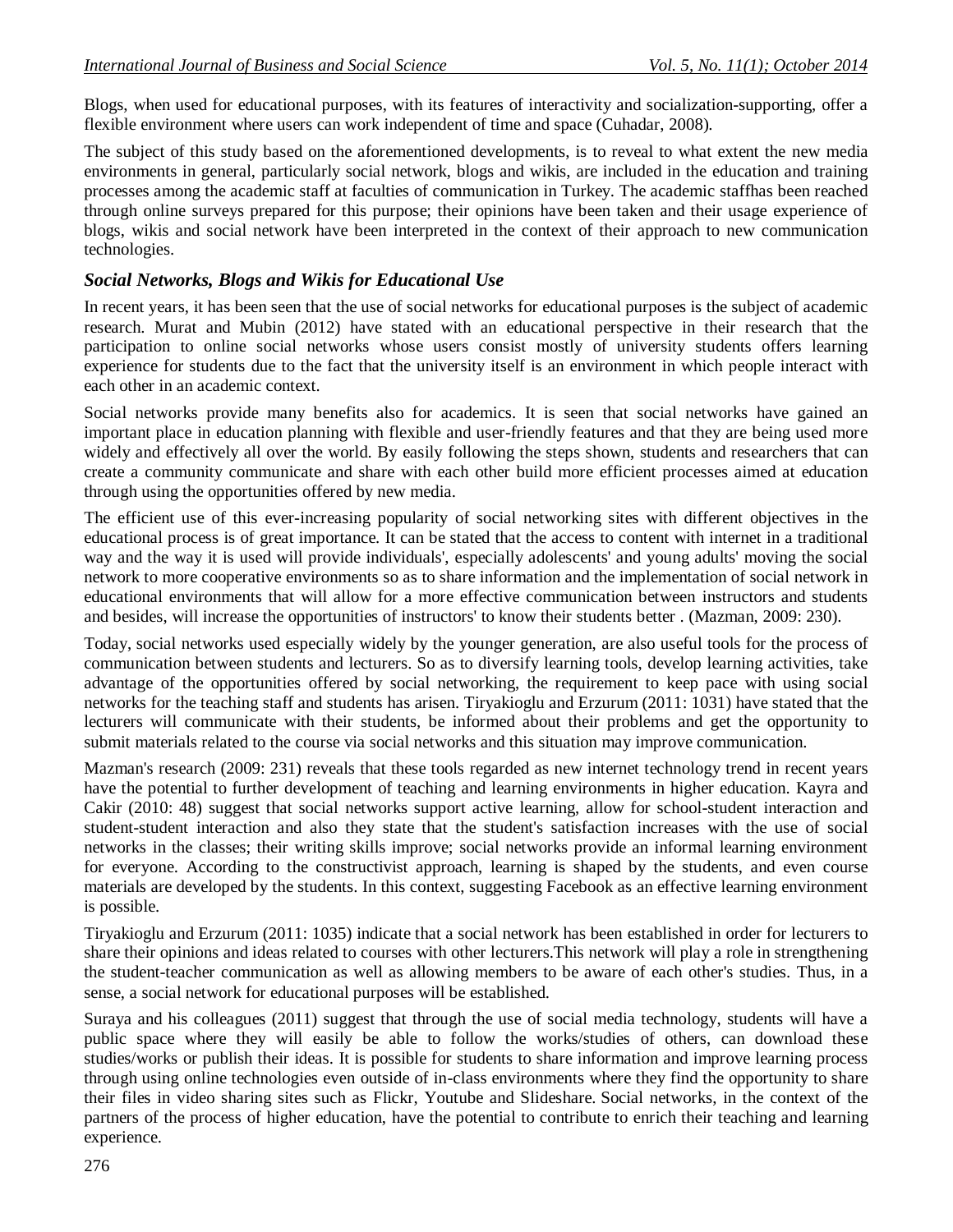According to the researchers, social networks improve communication skills, broaden participation and social cohesion, strengthen peer support and enable the realization of collaborative learning. In addition, social networking sites can easily and inexpensively be used without the support of universities, easily be integrated into the educational process for students and such kind of uses are rapidly gaining popularity. Thus, when the students graduate from university, they can have the advantage of reaching and examining their educational processes and access their own educational history through web.

Social media tools enable users to have many opportunities such as sharing information, establishing and developing relationships (McLoughlin and Lee, 2007).All these opportunities give educators countenance to promote teaching-learning processes with an active, creative and cooperative learning; increase the studentstudent, student-content and teacher-student interactions; urge students to use and develop their abilities to research, inquire and solve problems (Ozmen et al., 2011: 42).In other words, social media technologies have become subsidiaries for educators trying to attract students' attention to the lesson and motivate them which can be applied to traditional learning environments (Guy, 2012: 2).

Greenhow and to Robel (quoted by Buzzetto and More, 2012: 11) have found that using social media tools in education has four main benefits.According to that, social media:

- Provide students with social, emotional and cognitive support.
- Encourages students to express themselves.
- Due to the nature of its collaborative structure, it undertakes social learning function.
- Develops students' communication and technology skills and their different perspectives.

#### *Blogs as Educational Practices*

When we look at the history of blogs which are also defined as online diaries, Hookway refers to 1999 as "the boom year" (2008: 106). Accordingly, Kaye (2007:128) states that the number of blogs of internet-based diaries was 50 in 1999 while in 2004 approximately 8 million internet users had blogs and that this quantitative increase enhanced the potential of these blogs' being the source of both political and social change.

Updating a blog, adding a new article or a link is called blogging whereas the person who does these activities is called "blog writer" (blogger). People accessing to blogs are separated into two as writers and readers; according to readers, blogs are no different than webpages, but according to writers it is a system of authoring which provides creating and organizing a webpage without needing HTML information, file transfer processes and a special software. To the concept of blog, some Turkish equivalent suggestions have been made.Among these we can name "ağgüncesi/network diary", "günlük/diary", "günce/journal" (Altun, 2005).

Blogs are updated at short and regular intervals according to the habits of the user. The publishing of the blog is synchronized with the writing process on the web.The newly added articles, photos will be placedon the top of the page, so that readers can easily see and read new posts. Articles added on the blog can be archived and stored in chronological order and through the link of archive, articles can be accessed. Some blogs have simple search features (Altun, 2005). In many blogs, there are RSS feed feature enabling readers to easily follow the new blog entries. The reader can follow multiple blog updates via RSS without visiting them one by one (Huanan et al. 2005).

While blogs and personal web pages have common characteristics that cannot be distinguished from each other, they are structures having some key differences. When we consider the technical aspects of blogs, they can be created more easily than personal web sites because knowledge of HTML is need while creating and undertaking a web site; but for a blog, such a level of technical knowledge is not required. According to Matheson (2004: 448) the most fundamental feature that distinguishes the web page from a blog is its being static stylistically. In the study of Herring et al (2004: 7) the comparison of a web page with a blog has been included. Accordingly, in blogs there are no guestbooks, search function and they do not include advertisements; blogs are poor in the sense of images. On the other hand, blogs have 'archives' and 'small icon' (badges) features while web sites do not have any of them. According to Gunter (2009: 120) the most distinctive feature that separates blogs from personal web pages is that blogs allow for more individual creativity and that the ownership belongs to the blogger during production.

It is known that when used for educational purposes, blogs have a great many benefits for teaching-learning environments.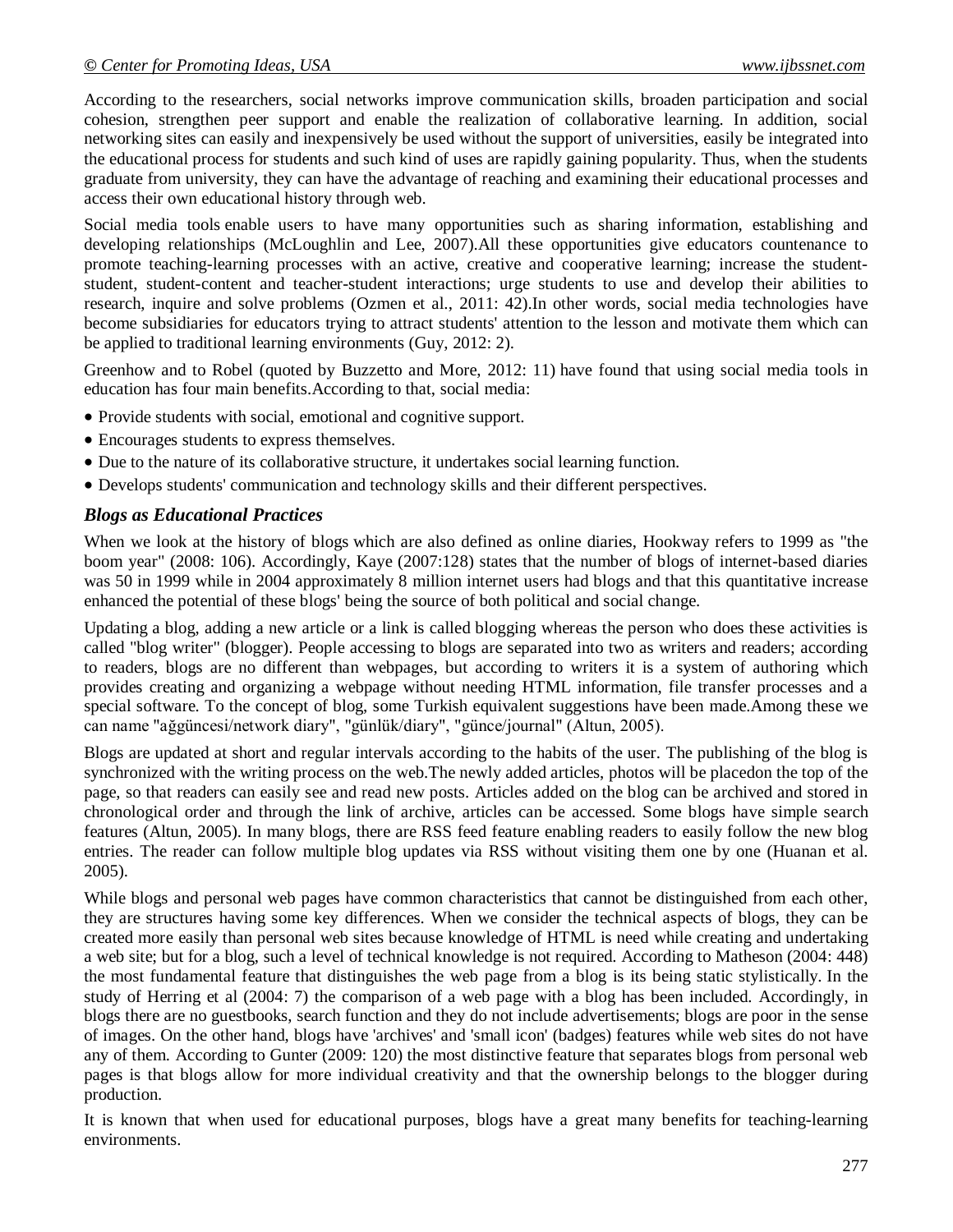Students express that blogs have a significant impact in the process of teaching and learning (Williams and Jacobs, 2004). Blogs can be used for instructional purposes as they increase the learners' level of learning and motivation (Cuhadar, 2008). Wang and Fang (2005) have found in their study that blogs increase students' confidence for learning and that two-thirds of the students think that blogs contribute to their academic improvement.

Baggette and Wasson (2006) have found that blogs support the self-regulated learning of students in various ways. It has been stated that (1) by making a general reflection on the subject (Reflection); (2) by building a personal information database; (3) students can control their own learning as an information pool in which they can test their knowledge, solve their problems and view their information. In a study where Dua and Wagner (2007) have examined the effects of efficient using of blogs on students' learning performances, knowledge gaining and knowledge sharing; they have found out that the performance students show at blogs is a significant indicator of learning outputs.Ellison and Wu (2008) state that in terms of understanding the concepts related to the course, reading other students' blogs is the most beneficial way. Du and Wagner (2007) have stated the contributions of blogs to the learning processes as follows:

- 1. Using a blog so as to write"learning logs" requires students to make sense of their thoughts and organize them effectively.
- 2. Using the blog for the purpose of learning allows students to develop their learning over time.
- 3. Teachers' individualized feedbacks / responses are recognized more easily and they are rapidly transmitted to the appropriate student.
- 4. Self-reflection exercises with blogs help students to identify the areas they need to improve themselves and what they have learned.
- 5. Due to the individual responsibility-strengthening nature of blogs, students can publish their own online learning logs.
- 6. Blog posts and comments can be archived for later review.
- 7. Students gain online interaction with other individuals through sharing their thoughts, ideas and judgments.
- 8. Publishing the learning logs from the web gives students the opportunity to make comparison and to compete; and allows them to be more aware of poor implementations that they can easily adapt to better ones.
- 9. The interactive features of blogs enable the blog users to publish their reviews easily without having any great technical skill.
- 10. Blogs have also positive contributions to the communication between students and lecturers.

According to Hernandez and Ramos (2004) forums and blogs are seen as important tools in terms of teachers' recognition of their students. Besides, considering the student-student communication, it provides an online environment for students where they can gather, communicate and interact socially while feeling comfortable (Cuhadar2008;). Nevertheless, it gives the opportunity to reach out to people with similar interests, make new friends and build community (Efimova, 2004).

It is also possible to consider the blogs in which individuals express and share their thoughts as virtual classrooms globally. Instructors can use blogs in order to provide learning opportunities for students (Yang, 2009). In addition, classroom blogs may allow students to get in contact easily with other teachers giving the same lesson (Richardson, 2006).

Blogs as an active learning environment, give teachers the chance to extend learning process beyond the walls of the classroom and to include students to the process actively (Downes 2004).Richardson (2006) lists the benefits of blogs to students as an act of writing as follows: (a) expressing their thoughts by writing, (b) maintaining the action of writing on any subject within a certain time -perhaps a lifetime, (c) leading to write and read more through including the readers to this speaking process, (d) synthesizing different learning experiences and understanding the relationship between these collective experience.

Blogs provide high-quality writing skills to those in the learning process with their potentials (Hernandez and Ramos, 2004). In this way, students are given equal opportunities; particularly,an environment where introverted and shy students express themselves in a comfortable way is provided (Wang and Woo, 2007).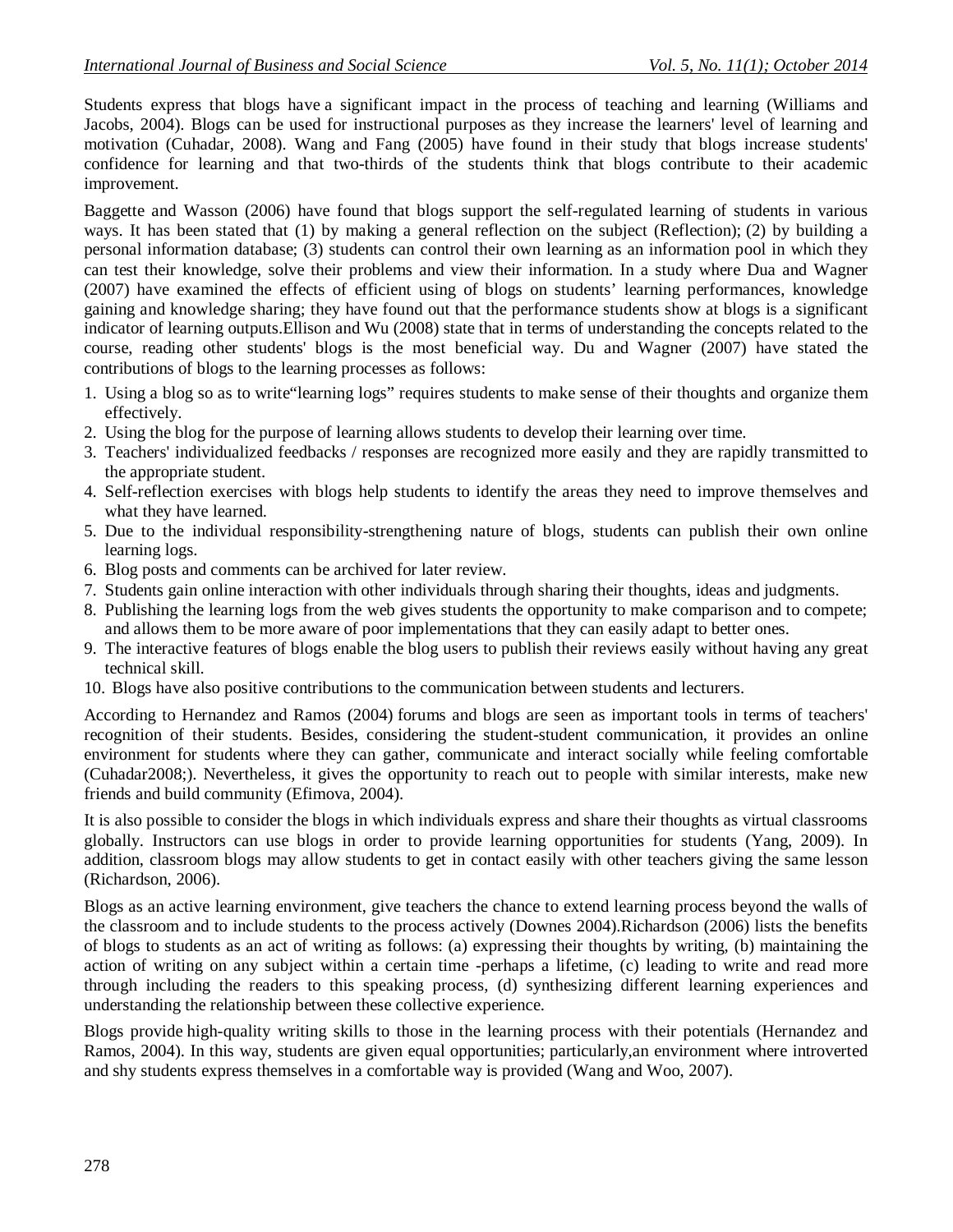Blogs can also be used for issues such as course announcements, sharing of teaching resources. According to a lecturer, blogs can be described as a web page being a tool of sharing where course announcements, lecture notes and links related to the course are published and where the performances of the students are controlled while according to students blogs are platforms where they deliver their assignments. Downes (2004) has stated another benefit of blogs as helping to overcome homework problems within the triangle of teacher, student and parents. Accordingly, the teacher may resolve the confusion by giving explanations and examples and writing tips. In addition, blogs can be considered as a tool of providing information to school units and parents about educational activities for lecturers since blogs are repositories of information and career development materials (Clyde, 2005).

#### *Research Objectives and Methodology*

Today, there is a requirement for the academic staff to increase their skills of using new communication technologies quickly giving university education to young people who are born and raised into a digital world. In other words, today, it is possible to say that incorporating new media practices at all levels of education practices confront us as a necessity. The purpose of this study, on the basis of this proposition, is to reveal the approach of lecturers of Communication Faculties to the new communication technologies, their use of social networks, blogs and wikis in general in terms of social media environments and tools and their integration practices of these into educational processes and learn the views on this subject. The reason why this study is limited to the instructors of the Faculties of Communication is that it constitutes a part of the research planned to be carried out throughout Turkey at a later stage. On the other hand, it is seen that more and more faculties of communication include "New Media" thematic courses in their higher education courseplannings. In this exploratory research study, the following major research questions have been searched for answers:

- What are the purposes of academic staff in using social media environment and tools in general, how do they use social media tools, what are their opinions on this subject?
- What are the practices of instructors on the educational use of social networking, blogs and wikis and what are their opinions on the subject?

The research questions in general, also mediate the collection of data to the scientific project prepared for extending the use of blog in lesson plannings of university education through aiming to reveal the opinions and usage practices regarding the educational use of social networks, blogs and wikis. In the survey in which qualitative and quantitative data have been obtained, the questions towards obtaining qualitative data have been structured as open-ended questions and an online survey has been conducted as a data collecting tool.

#### *Research Model*

This research is a descriptive study and general survey method has been used in the research. The existing situation has been identified and compared to various parameters. The opinions of lecturers on the purpose of using social network and the educational use of socialnetworks have been determined.

#### *The Research Population and Sample*

The web page set up by Faculties of Communication in Turkey to determine the 46 Faculties of Communication constituting the research population of this study has been accessed. The research sample consists of 195 academics selected by random sample method working in the faculties of communication. Online survey for the research has got into circulation through "surveys.com" on 05/27/2014. The data of the study findings have been collected by online survey method remaining open for participation for one month.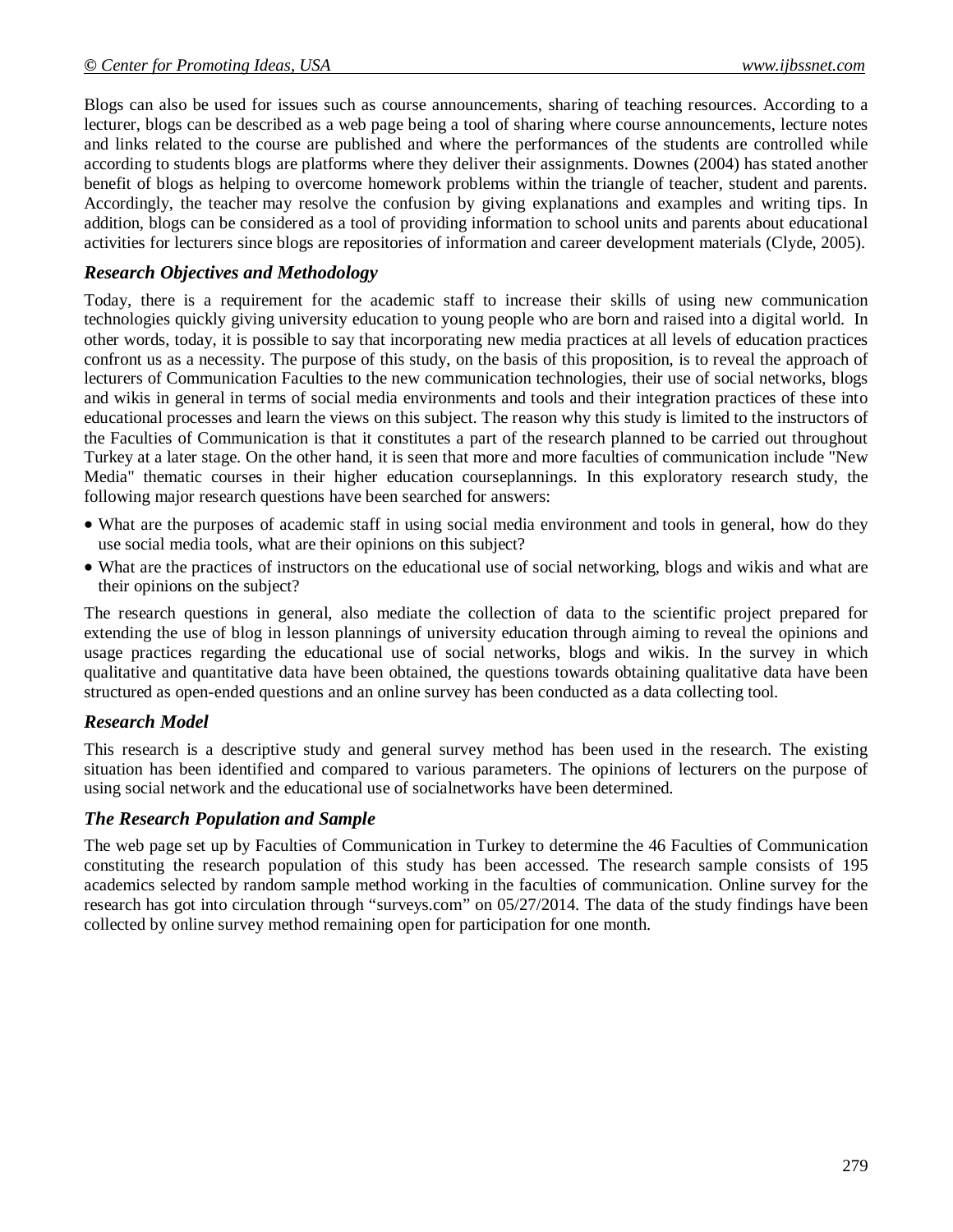# *Research Findings*

|                              |                    |     | $\%$ |
|------------------------------|--------------------|-----|------|
| <b>Sex</b>                   | Male               | 128 | 65.8 |
|                              | Female             | 67  | 34.2 |
|                              | Between 25-35      | 87  | 44.4 |
| Age                          | Between 35-45      | 65  | 33.3 |
|                              | Between 45-55      | 30  | 15.8 |
|                              | 55 years and older | 13  | 6.3  |
| <b>Technology Tools Used</b> | <b>Notebook</b>    | 70  | 35.9 |
|                              | <b>Smart Phone</b> | 54  | 27.5 |
|                              | Desktop Computer   | 37  | 19.3 |
|                              | Tablet             | 36  | 18.1 |
|                              | 10 years and more  | 155 | 79.3 |
| <b>ComputerUsagePeriods</b>  | Between 6-10 years | 34  | 17.5 |
|                              | Between 1-6 years  | 4   | 3.2  |
|                              | Total              | 195 | 100  |

#### **Table 1: DemographicInfo**

## **Table 2: purposes of Internet Usage**

| Data                                                                  | Frequency | %   |
|-----------------------------------------------------------------------|-----------|-----|
| Educational purposes; I'm using to be informed and make research      | 41        | 21  |
| To Access socialmediatoolslikefacebook, twitter, blogs, wikisandso on | 74        | 38  |
| Spendmyleisure time, havefun, playcomputergames                       | 35        | -18 |
| Tomake e-government, bankingoperations, buy ticket (e-commerce)       | 33        | 17  |
| All of them                                                           | 94        | 49  |
| Others                                                                | 12        |     |

## **Table 3: Ownership of Personal Web Pages**

| Data  | Frequency        | %                                  |
|-------|------------------|------------------------------------|
| Yes   | $\sqrt{2}$<br>43 | $\sim$<br>$\overline{\phantom{a}}$ |
| No    | 50<br>⊥J∠        | 70<br>$^{\prime}$ O                |
| Total | 195              | 100                                |

#### **Table 4: SocialMediaEnvironmentsandToolsUsed**

| Data                  | Frequency |
|-----------------------|-----------|
| Facebook              | 98        |
| Twitter               | 74        |
| Myspace               | 4         |
| Friendfeed            | 3         |
| LinkedIn              | 25        |
| Youtube               | 80        |
| Flickr                | 3         |
| Wiki                  | 20        |
| Pinterest             | 16        |
| <b>Blogs</b>          | 40        |
| Instagram             | 51        |
| I don'tusesocialmedia | 19        |
| Others                | 2         |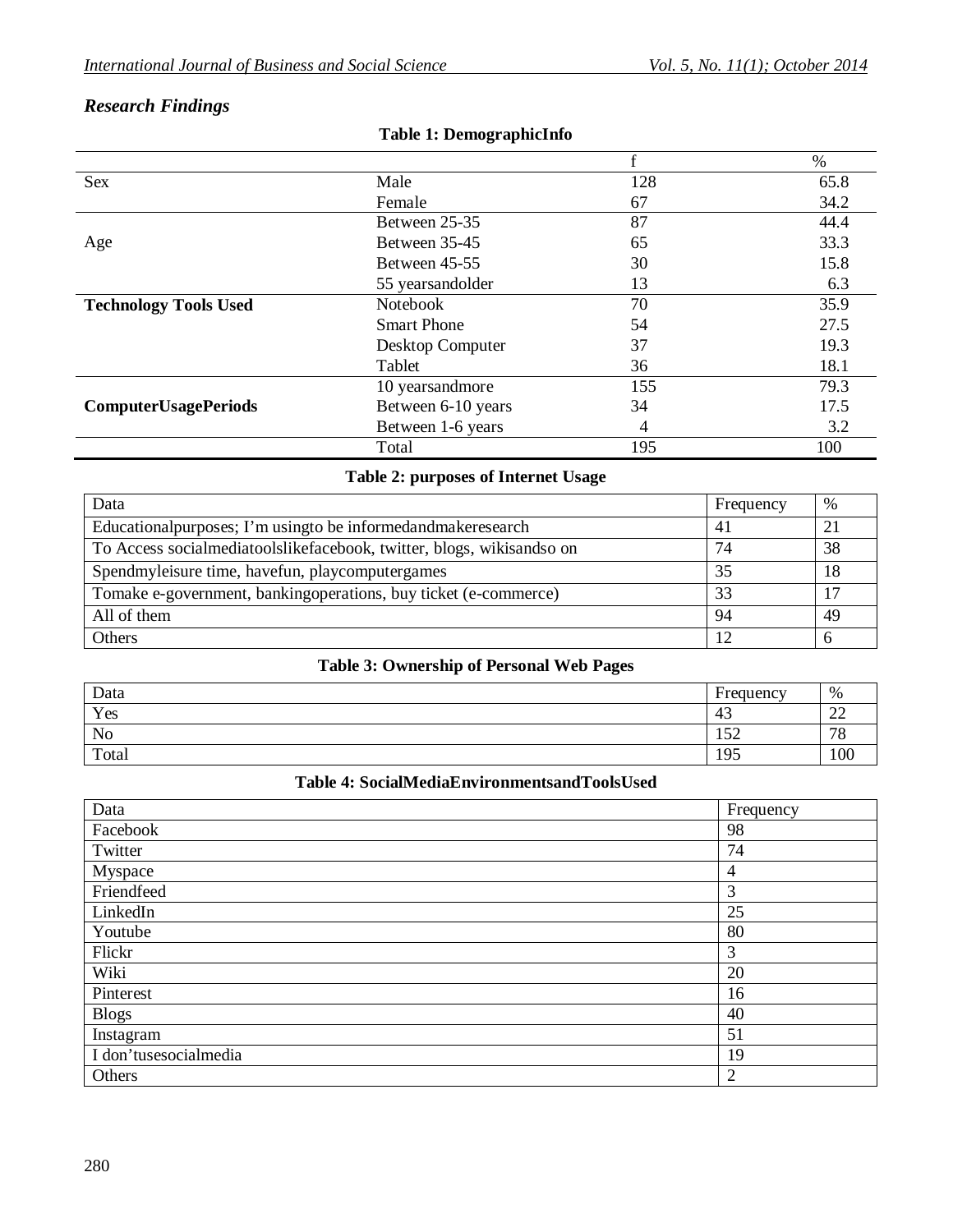## **Table5: Rates of Using Social Media Environment and Tools in University Teaching and Learning Activities**

| Data                                        | Frequency      |
|---------------------------------------------|----------------|
| Facebook                                    | 84             |
| Twitter                                     | 46             |
| Myspace                                     | $\overline{4}$ |
| Friendfeed                                  | 3              |
| LinkedIn                                    | 12             |
| Youtube                                     | 96             |
| Flickr                                      |                |
| Wiki                                        | 35             |
| Pinterest                                   | 8              |
| <b>Blogs</b>                                | 40             |
| Instagram                                   | 12             |
| I thinktheyare not appropriateforsuch a use | 21             |
| Others                                      | 3              |

# **Table 6: Purposes of Using SocialNetworks**

| Data                                                                        | Frequency |
|-----------------------------------------------------------------------------|-----------|
| Because it offerstocreate a specificarea (profile, personalpage ) formyself | 69        |
| Tomeetnewpeopleandmakenewfriends                                            | 81        |
| Toexamineeducationgroupsandevents                                           | 48        |
| Toshareandfollowtheobjects (videos, pictures, notes, ) I like               | 34        |
| Inordertoimprovemyforeignlanguageskills                                     | 26        |
| Inordertoplaygames (FarmVille, FishVille, poker)                            | 48        |
| Others                                                                      | 10        |

#### **Table 7:Findings on Blogging**

| Data                                | Frequency | %   |
|-------------------------------------|-----------|-----|
| I don't know what a blog is         |           |     |
| No, but I know what it is           |           | 37  |
| I'm a regularfollower of a blog     | 65        | 33  |
| I'm a regular commentator of a blog | 34        | າຕ  |
| I havemyownblog                     | 12        |     |
| Total                               | 195       | 100 |

# **Table 8: Findings on theuse of Wiki**

| Data                          | Frequency    | %   |
|-------------------------------|--------------|-----|
| I don't know what a Wiki is   | $\gamma$     |     |
| No, but I know what it is     | $\mathbf{Q}$ | 46  |
| I'veused it severaltimes      |              | 27  |
| I'm a regularuser of the wiki | 30           |     |
| Total                         | 195          | 100 |

# **Table 9: Purposesof Blogging/Use of Wiki**

| Data                   | Frequency | %   |
|------------------------|-----------|-----|
| Foreducationalpurposes | 39        | 20  |
| Forcultural purposes   | 26        |     |
| Forresearchpurposes    | 70        | 36  |
| Forleisure             |           |     |
| Forsocialnetworking    | 23        |     |
| Total                  | 195       | 100 |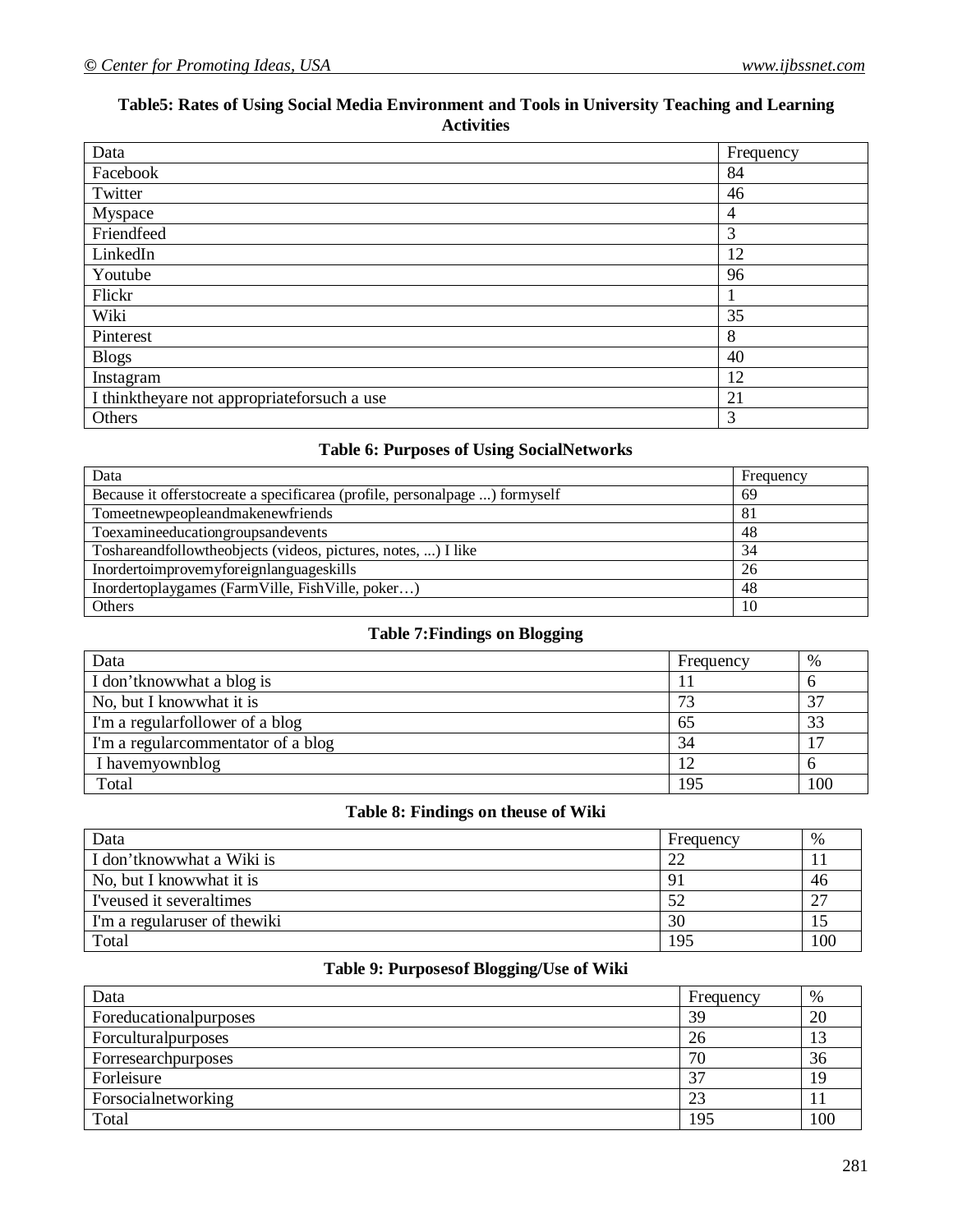#### **Table 10: Reasons of Using Social Networks/Blogs/Wikis in Education and Training in Lessons**

| Data                                       | Frequency | %   |
|--------------------------------------------|-----------|-----|
| Forcooperation                             | 8         |     |
| Individualfollow-up -evaluation - feedback | 19        | 10  |
| Forresearchpurposes                        | 24        | 12  |
| Ease of communication                      | 21        | 11  |
| Costefficiency                             | 43        | 22  |
| Practicality                               | 25        | 13  |
| Specificity                                | 9         |     |
| Sharing of resources-diversity             | 27        | 14  |
| Ease of updating                           | 19        | 10  |
| Total                                      | 195       | 100 |

| Data                                                                       | Frequency | $\%$ |
|----------------------------------------------------------------------------|-----------|------|
| Socialsciences (history, geographyandetc.)                                 |           |      |
| Science (physics, chemistry, mathematics, etc.)                            | 48        |      |
| Language Sciences (Turkish, English andetc.)                               | 41        |      |
| Computer-related studies                                                   | 79        | 40   |
| EducationSciences (measurementandevaluation, learninganddevelopment, etc.) |           |      |
| Total                                                                      | 195       | 100  |

#### **Table 11: Opinions on Using Social MediaTools for Scientific Field Studies**

#### *Evaluation of the Study and Conclusion*

The use of developing new technologies with Web 2.0 in the field of education bears the potential to transform traditional methods through providing alternative learning environments. As described in this study, due to the many features of the new media environments and the amenities they offer, they lead faculty members to support educational processes with an active, creative and cooperative learning; and these environments support the increase of student-student, student-content and student-teacher interaction; students' use and improvement of their research, inquiry and problem solving skills.

When considered in the context of data supplied by the academic staff participated in the research, it is seen that laptop and smartphone usage rate is higher compared to other technology tools and that the use of computers has been more than 10 years. In line with the responses to open-ended questions other findings regarding the lecturers can be summarized as follows:

- Computer-using purposes not only concentrate in one area but also cover many purposes such applications as social media, following blogs, education, research, e-government.
- Usage of personal web page is not in common use.
- The use of blogs is higher within the group of academicians whose range of age is 25-35.
- While using blog is referred rather to following other blogs, the number of lecturers that have their own blogs and write on their blogs is low.
- In social media environments, they predominantly use 'Facebook', 'Twitter' 'Youtube'.
- Facebook and Youtube are the leading social media environments used for educational purposes.
- Their primary aim in using social networking is "to meet new people" and to create "their own spaces where they can express themselves".
- It has been seen that the lecturers involved in the research can use social networks, blogs and wikis in terms of being 'cost effective' in the lessons.
- Lecturers involved in the research have stated that social media tools are used mostly in major area courses like Science, Computer and Linguistics.